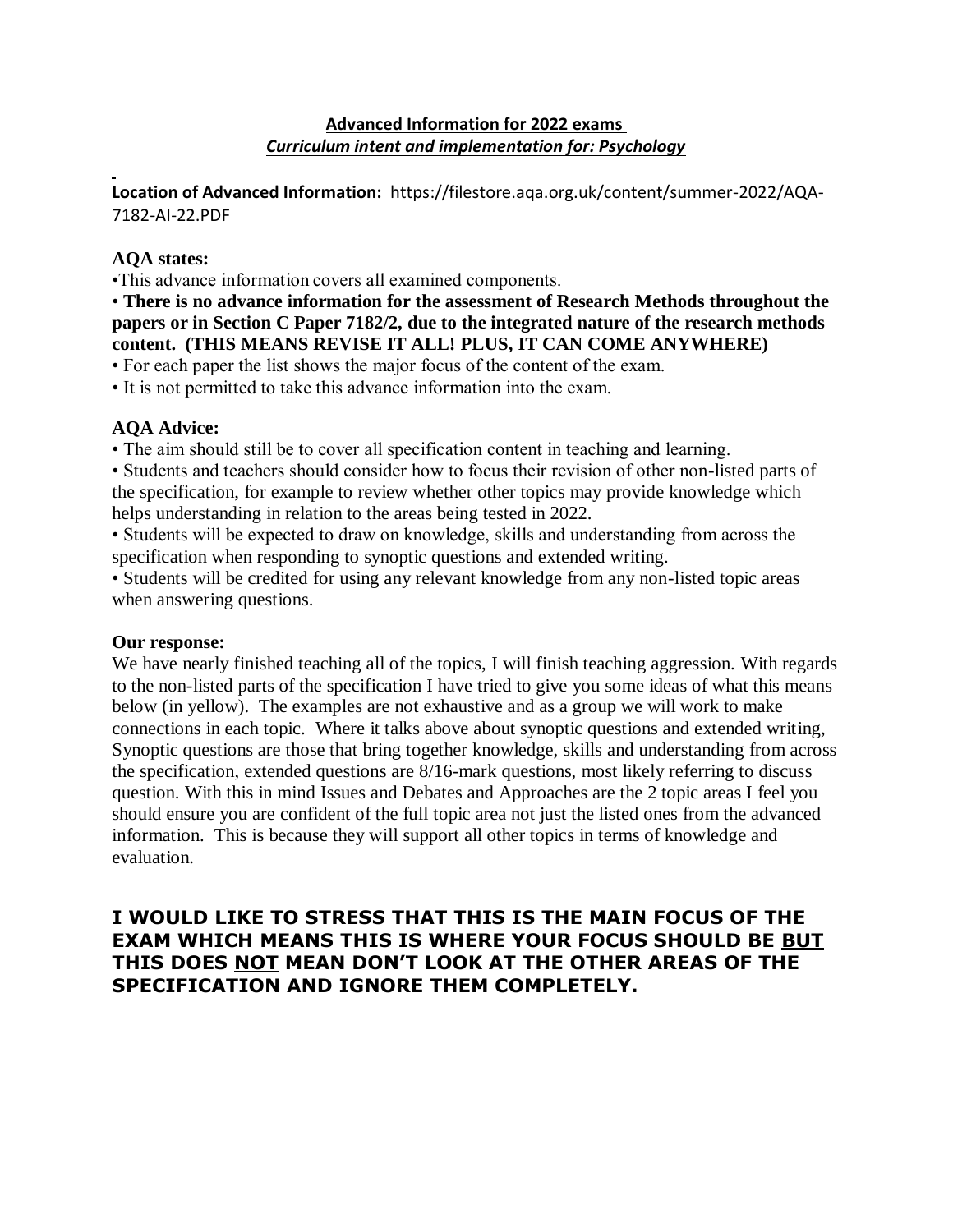# **7182/1 Paper 1 Introductory topics in Psychology**

# **Social Influence**

# Advanced Information (AI)

• Explanations for obedience: agentic state and legitimacy of authority, and situational variables affecting obedience including proximity and location, as investigated by Milgram, and uniform. Dispositional explanation for obedience: The Authoritarian Personality.

- Explanations of resistance to social influence, including social support and locus of control.
- Minority influence including reference to consistency, commitment and flexibility

## Original Specification

Types of conformity: internalisation, identification and compliance. Explanations for conformity: informational social influence and normative social influence, and variables affecting conformity including group size, unanimity and task difficulty as investigated by Asch.

• Conformity to social roles as investigated by Zimbardo.

• Explanations for obedience: agentic state and legitimacy of authority, and situational variables affecting obedience including proximity and location, as investigated by Milgram, and uniform. Dispositional explanation for obedience: The Authoritarian Personality.

- Explanations of resistance to social influence, including social support and locus of control.
- Minority influence including reference to consistency, commitment and flexibility.

• The role of social influence processes in social change.

# **IMPORTANT INFORMATION**

Although Asch is not on the AI list, you would benefit from having an awareness of his work when you look resistance to social influence, for example social support can be supported by Asch group size.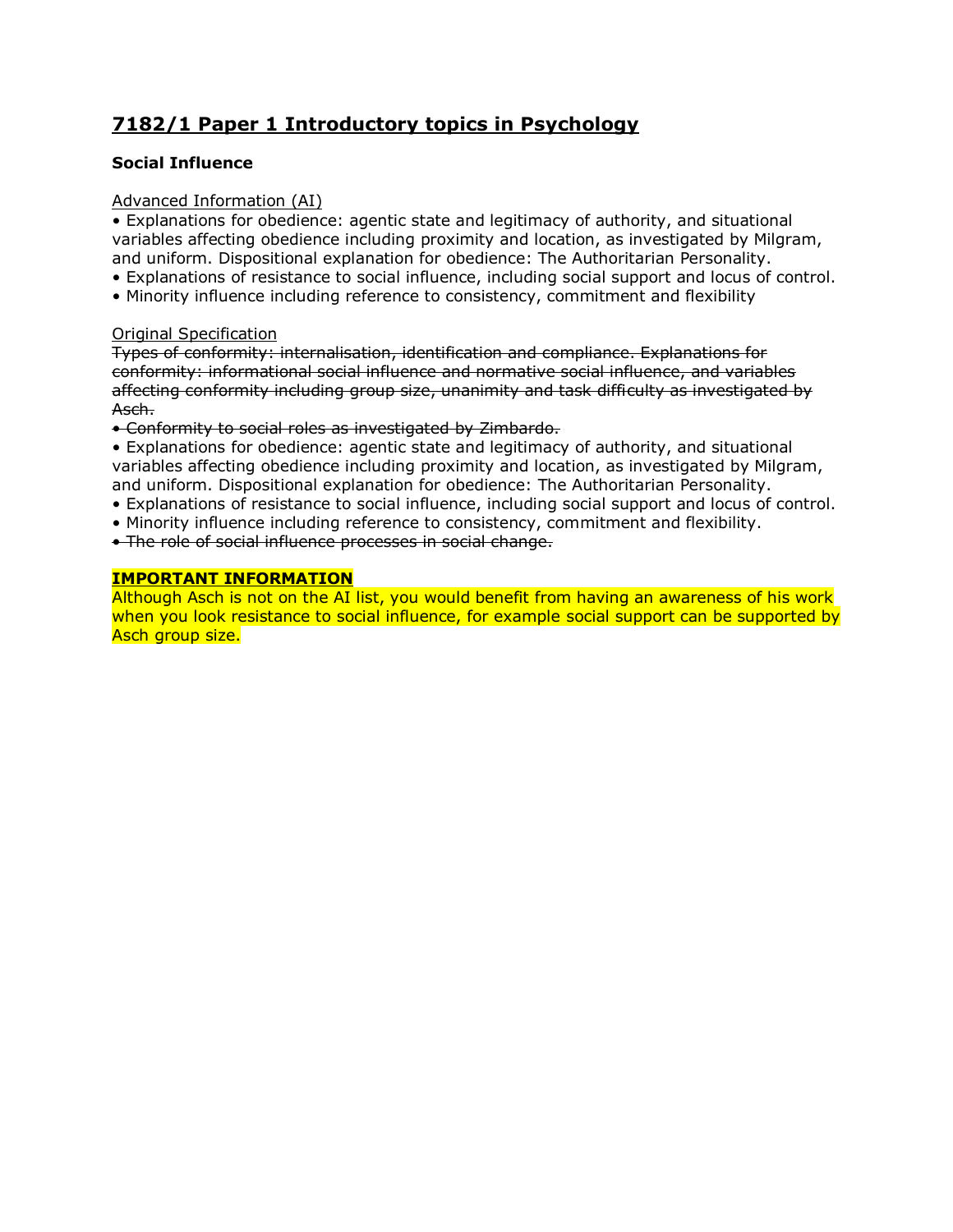#### **Memory**

Advanced Information (AI)

• The multi-store model of memory: sensory register, short-term memory and long-term memory. Features of each store: coding, capacity and duration.

• The working memory model: central executive, phonological loop, visuo-spatial sketchpad and episodic buffer. Features of the model: coding and capacity.

• Improving the accuracy of eyewitness testimony, including the use of the cognitive interview.

#### Original Specification

• The multi-store model of memory: sensory register, short-term memory and long-term memory. Features of each store: coding, capacity and duration.

• Types of long-term memory: episodic, semantic, procedural.

• The working memory model: central executive, phonological loop, visuo-spatial sketchpad and episodic buffer. Features of the model: coding and capacity.

• Explanations for forgetting: proactive and retroactive interference and retrieval failure due to absence of cues.

• Factors affecting the accuracy of eyewitness testimony: misleading information, including leading questions and post-event discussion; anxiety.

• Improving the accuracy of eyewitness testimony, including the use of the cognitive interview.

**IMPORTANT INFORMATION -** Whilst types of LTM doesn't feature on the list, LTM is part of the multi store model therefore you would be able to demonstrate deeper understanding there. Although factors affecting accuracy of EWT is not on the list, you still benefit from understanding these to help you fully understanding the need for cognitive interviews.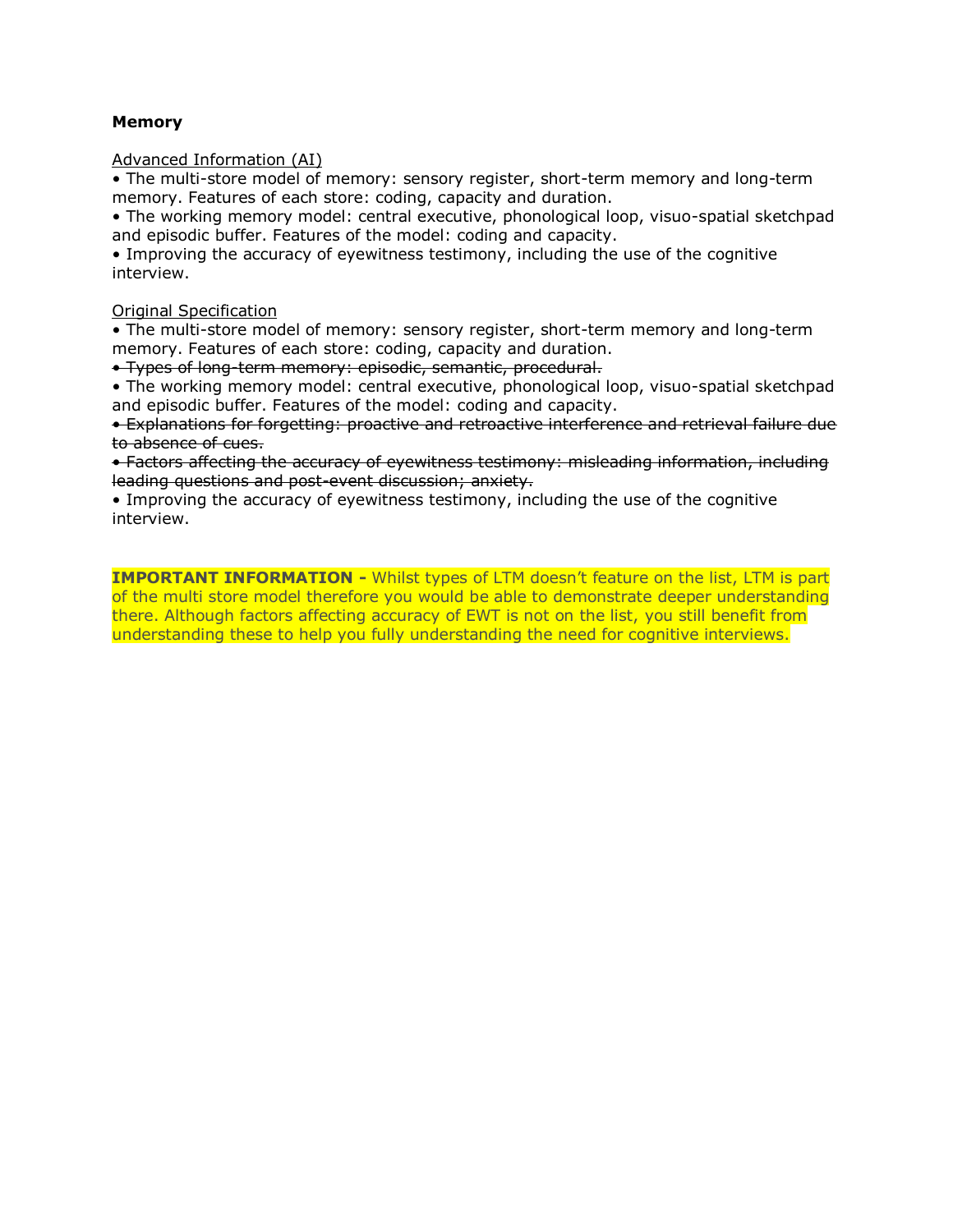# **Attachment**

Advanced Information (AI)

• Animal studies of attachment: Lorenz and Harlow.

• Explanations of attachment: learning theory and Bowlby's monotropic theory. The concepts of a critical period and an internal working model.

• Ainsworth's 'Strange Situation'. Types of attachment: secure, insecure-avoidant and insecure-resistant. Cultural variations in attachment, including van Ijzendoorn.

• Bowlby's theory of maternal deprivation. Romanian orphan studies: effects of institutionalisation.

• The influence of early attachment on childhood and adult relationships, including the role of an internal working model.

#### Original Specification

•Caregiver-infant interactions in humans: reciprocity and interactional synchrony. Stages of attachment identified by Schaffer. Multiple attachments and the role of the father. •Animal studies of attachment: Lorenz and Harlow.

•Explanations of attachment: learning theory and Bowlby's monotropic theory. The concepts of a critical period and an internal working model.

•Ainsworth's 'Strange Situation'. Types of attachment: secure, insecure-avoidant and insecure-resistant. Cultural variations in attachment, including van Ijzendoorn.

•Bowlby's theory of maternal deprivation. Romanian orphan studies: effects of institutionalisation.

•The influence of early attachment on childhood and adult relationships, including the role of an internal working model.

**IMPORTANT INFORMATION** - Whilst Caregiver interactions is not on the list, you would be able to add depth to your discussion of Bowlby's theory for example by using the role of the father to discuss the concept of monotropy. Stages of attachment is relevant for example in discussing the effects of institutionalisation.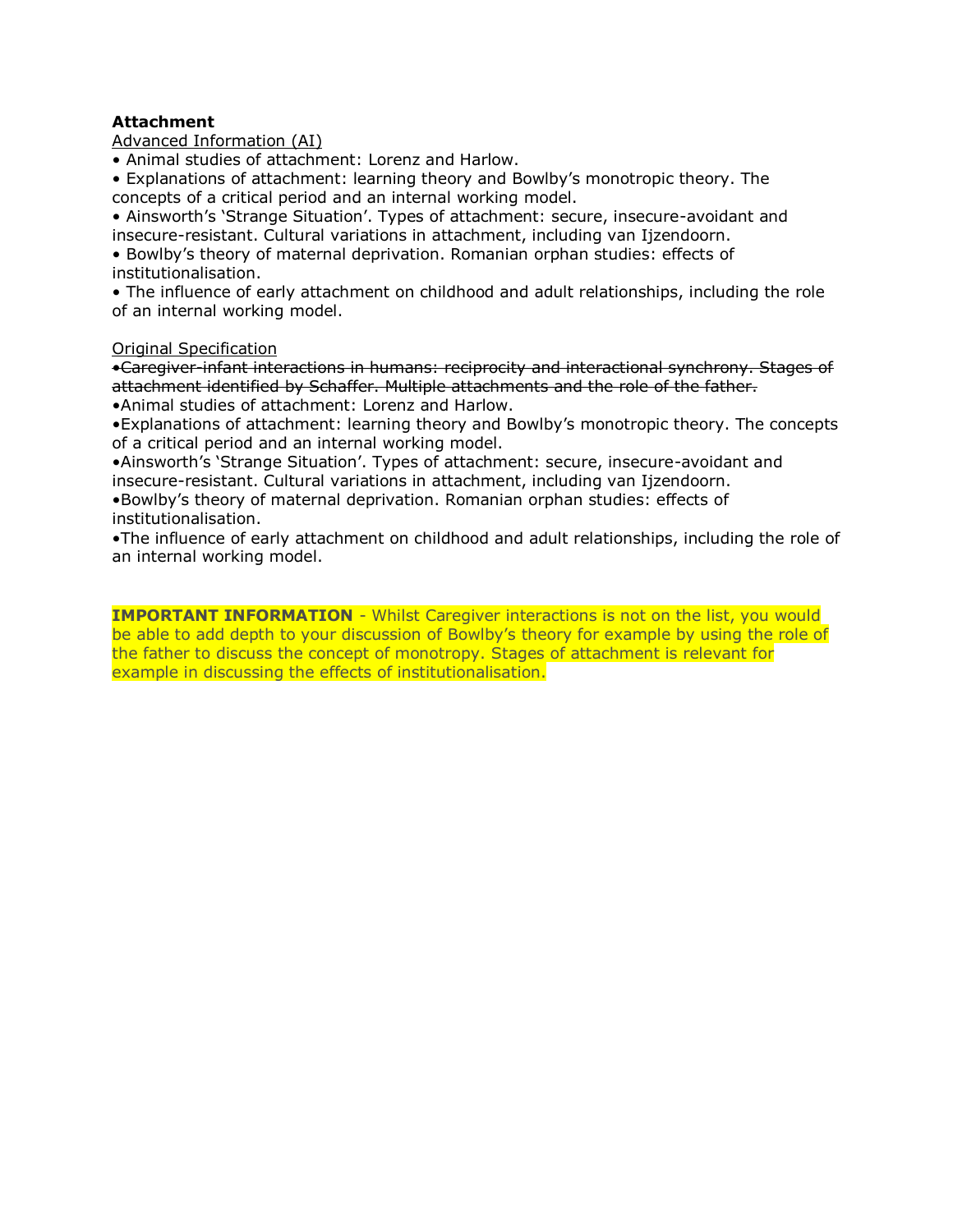# **Psychopathology**

Advanced Information (AI)

• Definitions of abnormality, including deviation from social norms, failure to function adequately, statistical infrequency and deviation from ideal mental health.

• The behavioural approach to explaining and treating phobias: the two-process model, including classical and operant conditioning; systematic desensitisation, including relaxation and use of hierarchy; flooding.

• The biological approach to explaining and treating OCD: genetic and neural explanations; drug therapy

#### Original Specification

•Definitions of abnormality, including deviation from social norms, failure to function adequately, statistical infrequency and deviation from ideal mental health.

•The behavioural, emotional and cognitive characteristics of phobias, depression and obsessive-compulsive disorder (OCD).

•The behavioural approach to explaining and treating phobias: the two-process model, including classical and operant conditioning; systematic desensitisation, including relaxation and use of hierarchy; flooding.

•The cognitive approach to explaining and treating depression: Beck's negative triad and Ellis's ABC model; cognitive behaviour therapy (CBT), including challenging irrational thoughts.

•The biological approach to explaining and treating OCD: genetic and neural explanations; drug therapy.

**IMPORTANT INFORMATION** - The characteristics of each disorder is not listed; however you need to know what the characteristics of Phobias and OCD are to help you explain them. The cognitive approach to explaining depression is not on the list, however you need to understand the background of the cognitive approach to understand and explain the use CBT for treating Schizophrenia.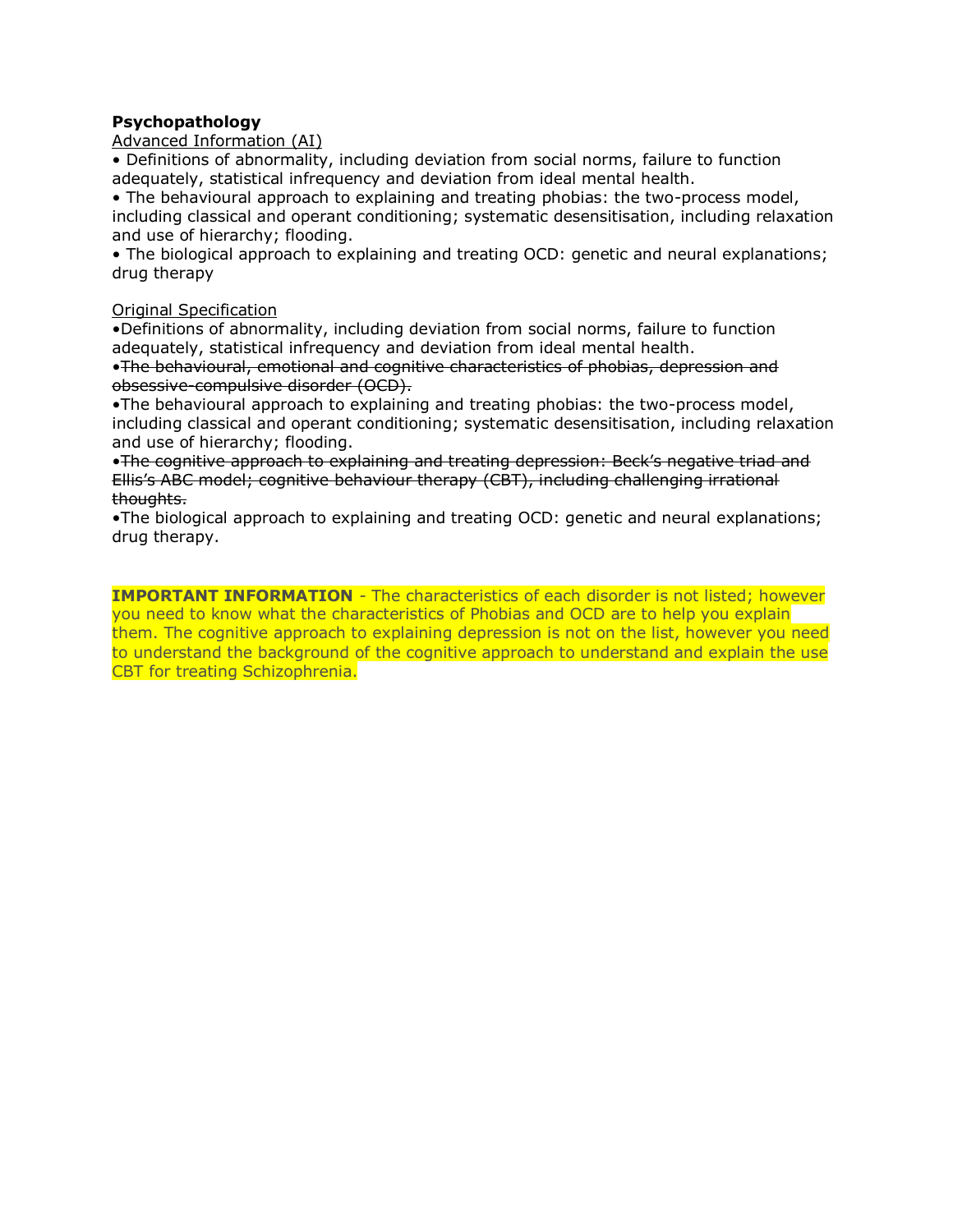# **7182/2 Paper 2 Psychology in context**

# **Approaches in Psychology**

Advanced Information (AI)

• Learning approaches: i) the behaviourist approach, including classical conditioning and Pavlov's research, operant conditioning, types of reinforcement and Skinner's research; ii) social learning theory including imitation, identification, modelling, vicarious reinforcement, the role of mediational processes and Bandura's research.

• The psychodynamic approach: the role of the unconscious, the structure of personality, that is Id, Ego and Superego, defence mechanisms including repression, denial and displacement, psychosexual stages.

• Humanistic Psychology: free will, self-actualisation and Maslow's hierarchy of needs, focus on the self, congruence, the role of conditions of worth. The influence on counselling Psychology.

## Original Specification

Origins of Psychology: Wundt, introspection and the emergence of Psychology as a science. • Learning approaches: the behaviourist approach, including classical conditioning and Pavlov's research, operant conditioning, types of reinforcement and Skinner's research; social learning theory including imitation, identification, modelling, vicarious reinforcement, the role of mediational processes and Bandura's research.

• The cognitive approach: the study of internal mental processes, the role of schema, the use of theoretical and

computer models to explain and make inferences about mental processes. The emergence of cognitive neuroscience.

• The biological approach: the influence of genes, biological structures and neurochemistry on behaviour. Genotype and phenotype, genetic basis of behaviour, evolution and behaviour.

•The psychodynamic approach: the role of the unconscious, the structure of personality, that is Id, Ego and Superego, defence mechanisms including repression, denial and displacement, psychosexual stages.

•Humanistic Psychology: free will, self-actualisation and Maslow's hierarchy of needs, focus on the self, congruence, the role of conditions of worth. The influence on counselling Psychology.

•Comparison of approaches.

*IMPORTANT NOTE: Although Cognitive and Biological approaches are not listed, you would still need to have a good understanding of each approach, for example you need to be able to explain the cognitive approach as an explanation for SZ and discuss the use of CBT in SZ. You can use your understanding of both of these approaches to help you discuss the other approaches, and the biological approach to be able to fully understand the biological explanations of Aggression and OCD and treatments of Schizophrenia and OCD.*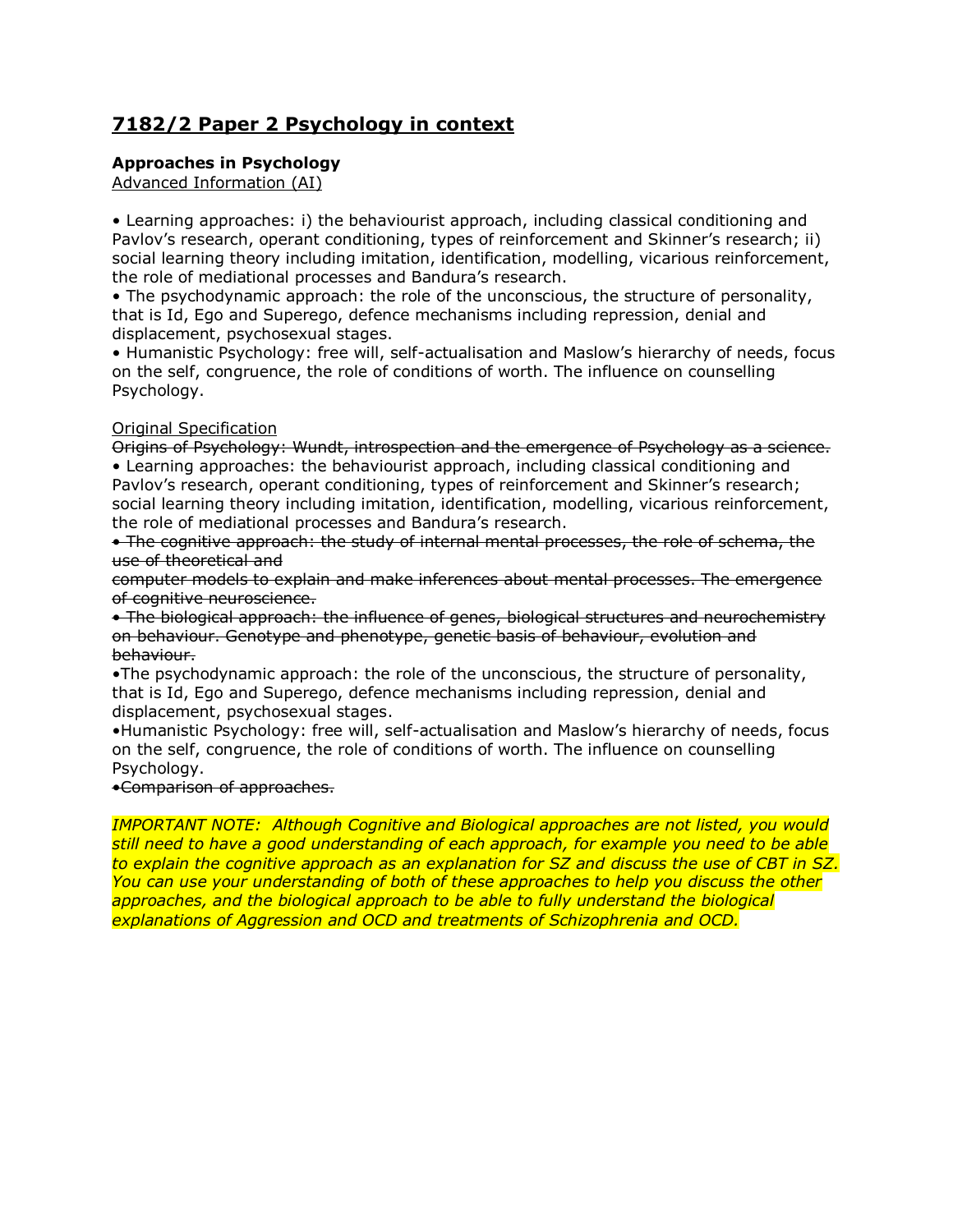# **Biopsychology**

#### Advanced Information (AI)

• The divisions of the nervous system: central and peripheral (somatic and autonomic).

• The structure and function of sensory, relay and motor neurons. The process of synaptic transmission, including reference to neurotransmitters, excitation and inhibition.

• Localisation of function in the brain and hemispheric lateralisation: motor, somatosensory, visual, auditory and language centres; Broca's and Wernicke's areas, split brain research. Plasticity and functional recovery of the brain after trauma.

• Ways of studying the brain: scanning techniques, including functional magnetic resonance imaging (fMRI); electroencephalogram (EEGs) and event-related potentials (ERPs); postmortem examinations.

#### Original Specification

•• The divisions of the nervous system: central and peripheral (somatic and autonomic). •• The structure and function of sensory, relay and motor neurons. The process of synaptic transmission, including reference to neurotransmitters, excitation and inhibition.

•• The function of the endocrine system: glands and hormones.

•• The fight or flight response including the role of adrenaline.

•• *Localisation of function in the brain and hemispheric lateralisation: motor, somatosensory, visual, auditory and language centres; Broca's and Wernicke's areas, split brain research. Plasticity and functional recovery of the brain after trauma.*

*•• Ways of studying the brain: scanning techniques, including functional magnetic resonance imaging (fMRI); electroencephalogram (EEGs) and event-related potentials (ERPs); post-mortem examinations.*

*•• Biological rhythms: circadian, infradian and ultradian and the difference between these rhythms. The effect of endogenous pacemakers and exogenous zeitgebers on the sleep/wake cycle.*

*IMPORTANT NOTE: Although the endocrine system is not on the AI, you do need to understand it because you look at the role of various glands in the release of hormones and chemicals for other topics e.g. biological approach to OCD and Aggression and biological treatments for Schizophrenia.* 

# **Research Methods** – No advance information provided - **REVISE IT ALL!**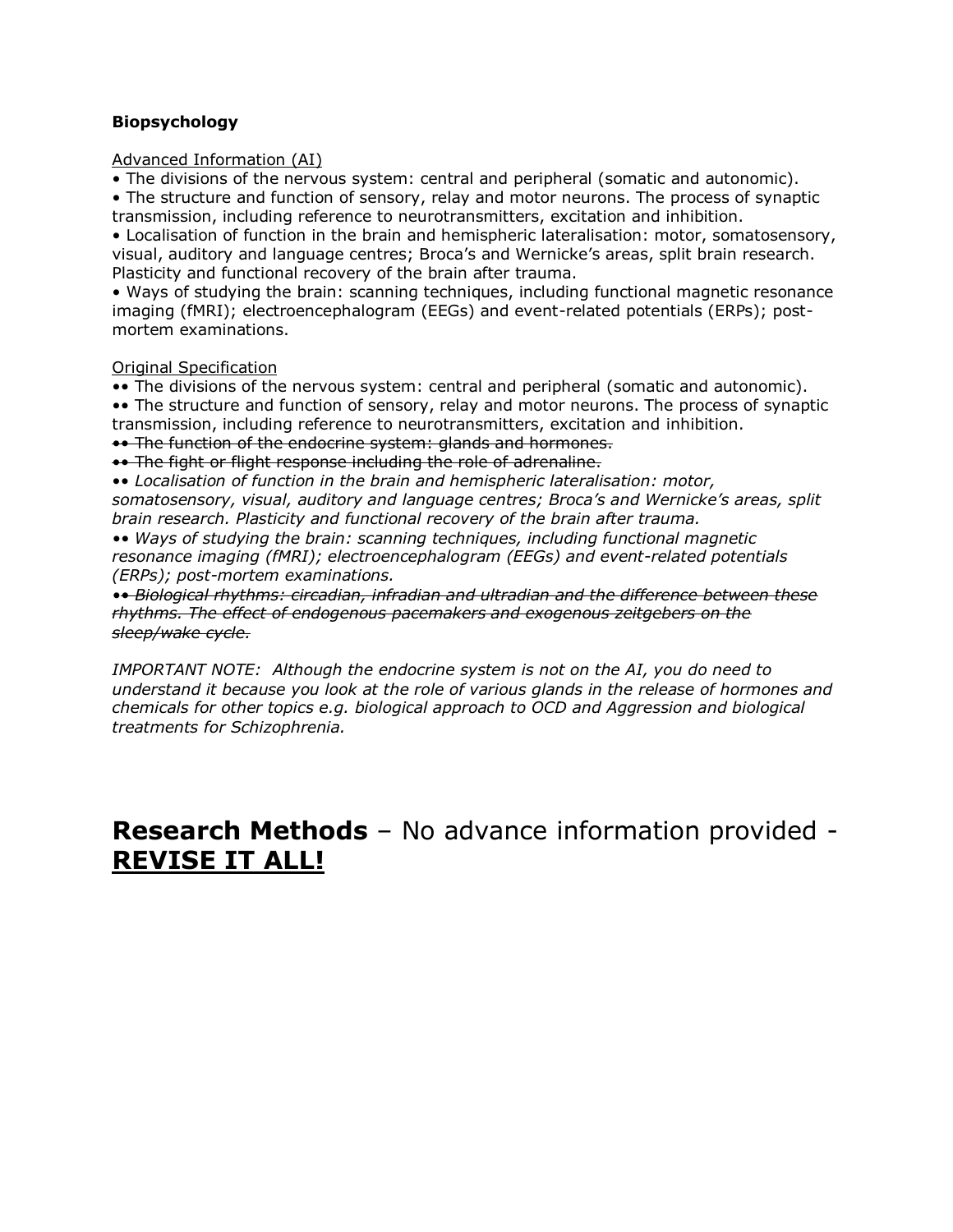# **7182/3 Paper 3 Issues and option in Psychology**

#### **Issues and debates in Psychology**

Advanced Information (AI)

• Free will and determinism: hard determinism and soft determinism; biological,

environmental and psychic determinism. The scientific emphasis on causal explanations.

• Idiographic and nomothetic approaches to psychological investigation.

• Ethical implications of research studies and theory, including reference to social sensitivity.

#### Original Specification

• Gender and culture in Psychology – universality and bias. Gender bias including androcentrism and alpha and beta bias; cultural bias, including ethnocentrism and cultural relativism.

• Free will and determinism: hard determinism and soft determinism; biological, environmental and psychic determinism. The scientific emphasis on causal explanations.

• The nature-nurture debate: the relative importance of heredity and environment in determining behaviour; the interactionist approach.

• Holism and reductionism: levels of explanation in Psychology. Biological reductionism and environmental (stimulus-response) reductionism.

• Idiographic and nomothetic approaches to psychological investigation.

• Ethical implications of research studies and theory, including reference to social sensitivity.

IMPORTANT INFORMATION - Referring back to this point: Students will be expected to draw on knowledge, skills and understanding from across the specification when responding to synoptic questions and extended writing. I would suggest that issues and debates is the section you would be best advised to look at all of the I&Ds because all of them form an excellent basis for evaluation. For example, reductionism and holism would be beneficial when looking at the biological explanation of OCD, Nature vs nurture would be really useful for discussing the Interactionist approach in Schizophrenia. Gender and Culture bias can be applied to most of the topic areas. So, this is another topic (like approaches) I think you would be best to look at this section more holistically.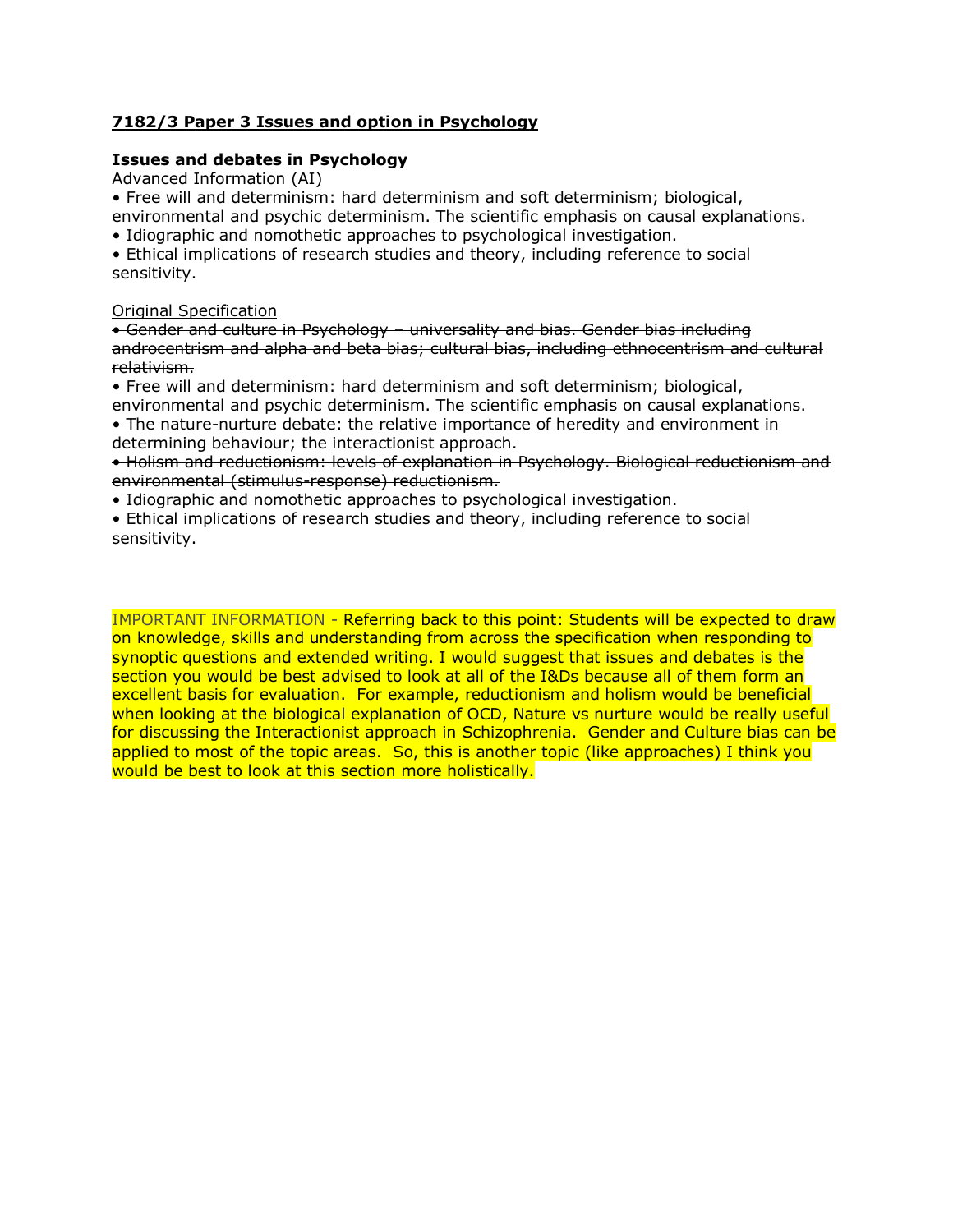#### **Relationships**

#### Advanced Information (AI)

• Theories of romantic relationships: social exchange theory, equity theory and Rusbult's investment model of commitment, satisfaction, comparison with alternatives and investment. Duck's phase model of relationship breakdown: intra-psychic, dyadic, social and grave dressing phases.

• Virtual relationships in social media: self-disclosure in virtual relationships; effects of absence of gating on the nature of virtual relationships.

#### Original Specification

• The evolutionary explanations of partner preferences, including the relationship between sexual selection and human reproductive behaviour.

• Factors affecting attraction in romantic relationships: self-disclosure; physical attractiveness, including the matching hypothesis; filter theory, including social demography, similarity in attitudes and complementarity.

• Theories of romantic relationships: social exchange theory, equity theory and Rusbult's investment model of commitment, satisfaction, comparison with alternatives and investment. Duck's phase model of relationship breakdown: intra-psychic, dyadic, social and grave dressing phases.

• Virtual relationships in social media: self-disclosure in virtual relationships; effects of absence of gating on the nature of virtual relationships.

• Parasocial relationships: levels of parasocial relationships, the absorption addiction model and the attachment theory explanation.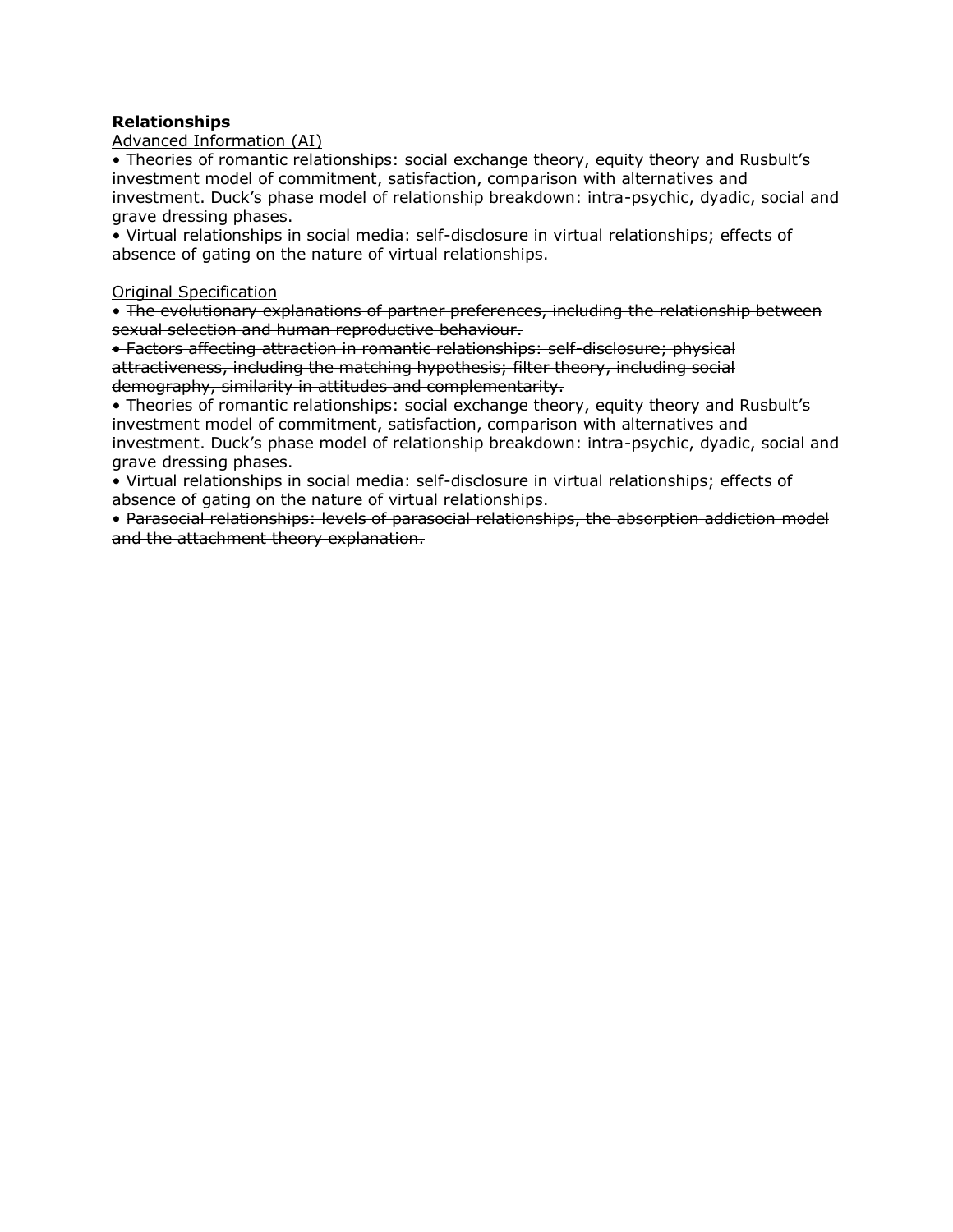#### **Schizophrenia**

#### Advanced Information (AI)

• Psychological explanations for schizophrenia: family dysfunction and cognitive explanations, including dysfunctional thought processing.

- Drug therapy: typical and atypical antipsychotics.
- Cognitive behaviour therapy and family therapy as used in the treatment of schizophrenia.
- Token economies as used in the management of schizophrenia.

• The importance of an interactionist approach in explaining and treating schizophrenia; the diathesis-stress model.

#### Original Specification

• Classification of schizophrenia. Positive symptoms of schizophrenia,

including hallucinations and delusions. Negative symptoms of schizophrenia, including speech poverty and avolition. Reliability and validity in diagnosis and classification of schizophrenia, including reference to co-morbidity, culture and gender bias and symptom overlap.

• Biological explanations for schizophrenia: genetics and neural correlates, including the dopamine hypothesis.

• Psychological explanations for schizophrenia: family dysfunction and cognitive explanations, including dysfunctional thought processing.

- Drug therapy: typical and atypical antipsychotics.
- Cognitive behaviour therapy and family therapy as used in the treatment of schizophrenia.
- Token economies as used in the management of schizophrenia.

• The importance of an interactionist approach in explaining and treating schizophrenia; the diathesis-stress model.

**IMPORTANT INFORMATION** - Issues surrounding Classification and diagnosis is not on the list however you need to know the symptoms to be able to fully understand the explanations. Also, it is useful to be able to evaluate the other explanations. You may consider that CBT is problematic due to the nature of cognitive deficits seen in people diagnosed with SZ, or you may consider the issue of symptom overlap when treating SZ. Therefore, my advice is not to ignore this subsection. The biological explanations are not on the list; however, you would need to understand the dopamine hypothesis to understand the way typical and atypical drugs work.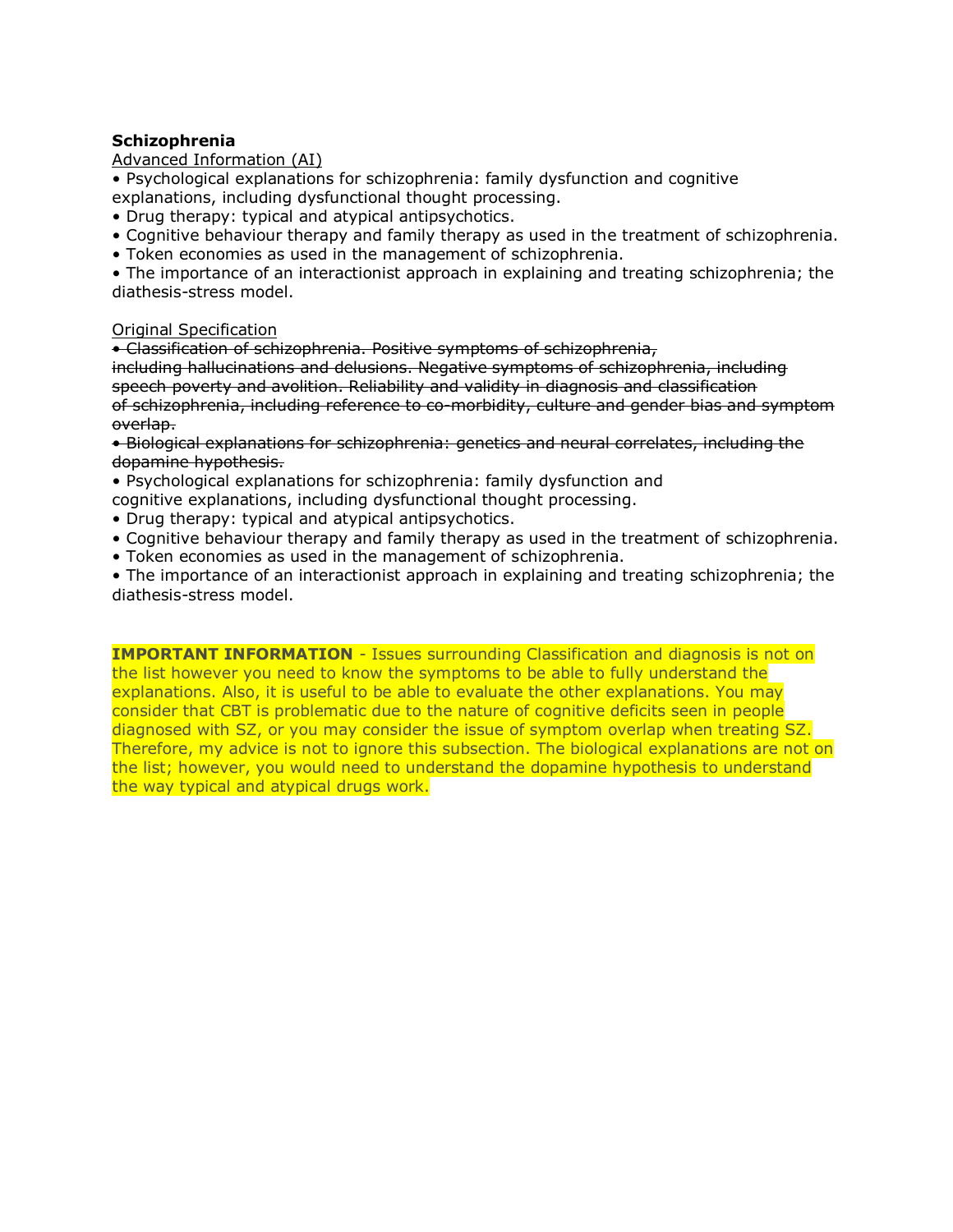#### **Aggression**

#### Advanced Information (AI)

• Neural and hormonal mechanisms in aggression, including the roles of the limbic system, serotonin and testosterone. Genetic factors in aggression, including the MAOA gene. • Media influences on aggression, including the effects of computer games. The role of desensitisation, disinhibition and cognitive priming.

#### Original Specification

• Neural and hormonal mechanisms in aggression, including the roles of the limbic system, serotonin and testosterone. Genetic factors in aggression, including the MAOA gene.

• The ethological explanation of aggression, including reference to innate releasing mechanisms and fixed action patterns. Evolutionary explanations of human aggression. • Social psychological explanations of human aggression, including the frustrationaggression hypothesis, social learning theory as applied to human aggression, and deindividuation.

• Institutional aggression in the context of prisons: dispositional and situational explanations.

• Media influences on aggression, including the effects of computer games. The role of desensitisation, disinhibition and cognitive priming.

**IMPORTANT INFORMATION – Although deindividuation, SLT and frustration aggression hypothesis is not on the list it will be useful when explaining media influences.**

#### **Dates of final exams:**

Paper  $1 - 24$ <sup>th</sup> May am Paper 2 – 8th June am Paper  $3 - 16$ <sup>th</sup> June am